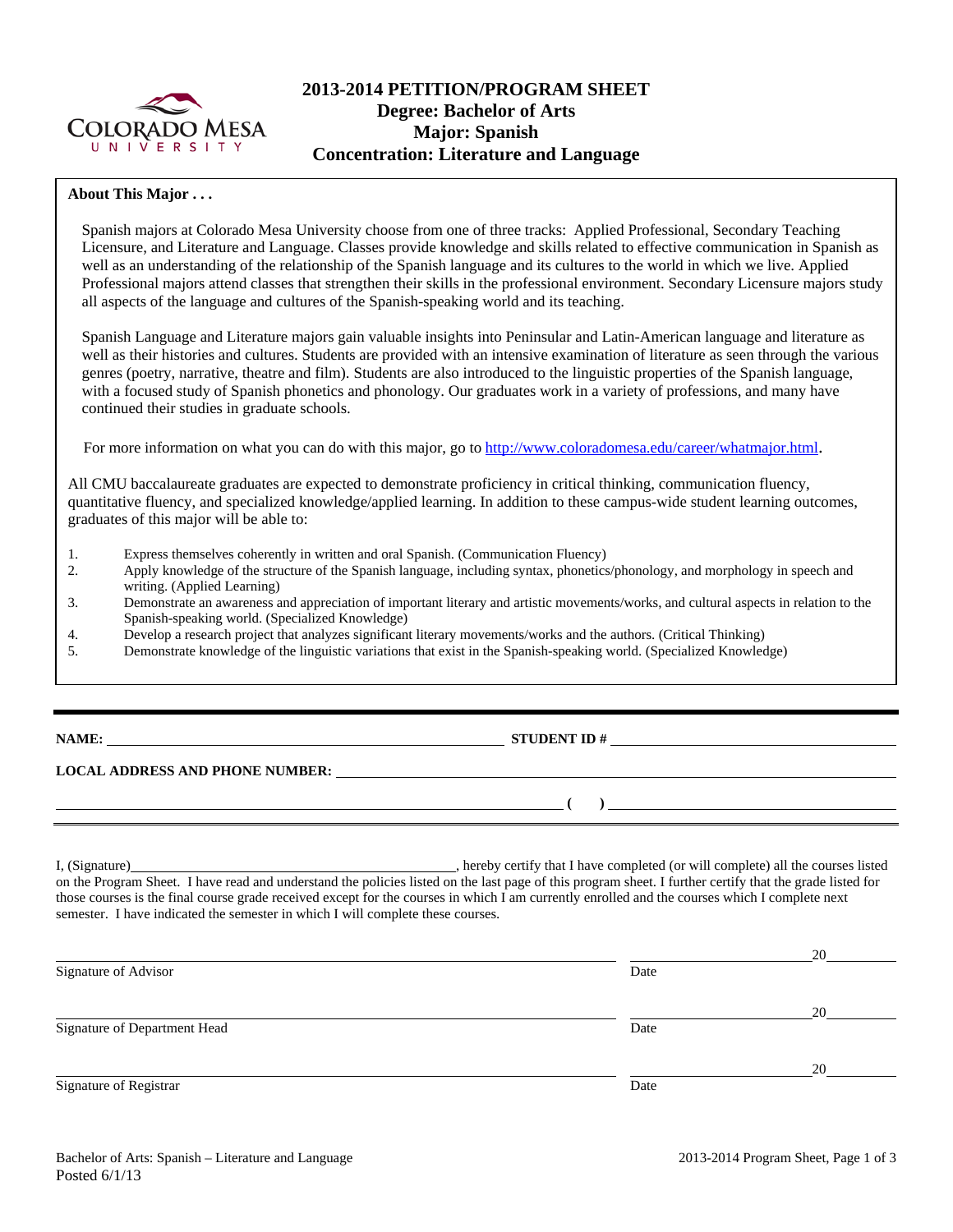### **Students should work closely with a faculty advisor when selecting and scheduling courses prior to registration.**

Degree Requirements:

- 120 semester hours total (A minimum of 28 taken at CMU in no fewer than two semesters).
- 40 upper division credits (A minimum of 15 taken at the 300-400 course levels within the major at CMU).
- 2.00 cumulative GPA or higher in all CMU coursework
- 3.00 cumulative GPA or higher in coursework toward the major content area
- Pre-collegiate courses (usually numbered below 100) cannot be used for graduation.
- When filling out the program sheet a course can be used only once.
- A student must follow the CMU graduation requirements either from 1) the program sheet for the major in effect at the time the student officially declares a major; or 2) a program sheet for the major approved for a year subsequent to the year during which the student officially declares the major and is approved for the student by the department head. Because a program may have requirements specific to the degree, the student should check with the faculty advisor for additional criteria. It is the student's responsibility to be aware of, and follow, all requirements for the degree being pursued. Any exceptions or substitutions must be approved by the student's faculty advisor and Department Head.
- See the "Undergraduate Graduation Requirements" in the catalog for additional graduation information.

**GENERAL EDUCATION REQUIREMENTS** (31 semester hours) See the current catalog for a list of courses that fulfill the requirements below. If a course is on the general education list of options and a requirement for your major, you must use it to fulfill the major requirement and make a different selection within the general education requirement.

| Course No Title                                                                                                                                  |                | Sem.hrs Grade Term/Trns                                         | FLAS 3                   |
|--------------------------------------------------------------------------------------------------------------------------------------------------|----------------|-----------------------------------------------------------------|--------------------------|
| <b>English</b> (6 semester hours, must receive a grade of "C" or better and<br>must be completed by the time the student has 60 semester hours.) |                |                                                                 | FLAS 3                   |
| <b>ENGL 111 English Composition</b>                                                                                                              | $\overline{3}$ |                                                                 | FLAS <sup>2</sup>        |
| ENGL 112 English Composition                                                                                                                     | $\overline{3}$ |                                                                 |                          |
|                                                                                                                                                  |                | <u> 1989 - Jan Barbara Barat III a Shekara Tanzania a Tsara</u> |                          |
|                                                                                                                                                  |                |                                                                 | Concer                   |
| <b>Math:</b> MATH 110 or higher (3 semester hours, must receive a grade                                                                          |                |                                                                 | FLAS <sup>4</sup>        |
| of "C" or better, must be completed by the time the student has 60                                                                               |                |                                                                 | FLAS <sup>2</sup>        |
| semester hours.)                                                                                                                                 |                |                                                                 | FLAS <sup>4</sup>        |
|                                                                                                                                                  |                |                                                                 | FLAS <sup>2</sup>        |
|                                                                                                                                                  |                |                                                                 |                          |
| <b>Humanities</b> (3 semester hours)                                                                                                             |                |                                                                 | Electiv                  |
|                                                                                                                                                  |                |                                                                 | not list                 |
|                                                                                                                                                  |                |                                                                 | $(38$ sen                |
| Social and Behavioral Sciences (6 semester hours)                                                                                                |                |                                                                 |                          |
| <u> 1999 - John Harrison, mars ann an 1990 - 1990 - 1990 - 1990 - 1990 - 1990 - 1990 - 1990 - 1990 - 1990 - 1990 - </u>                          |                |                                                                 | <b>Contract Contract</b> |
|                                                                                                                                                  |                |                                                                 |                          |
| <u> 2002 - Andrea Andrew Marian, prima establecidad (h. 1878).</u>                                                                               |                |                                                                 | $\overline{\phantom{a}}$ |
|                                                                                                                                                  |                |                                                                 |                          |
| <b>Natural Sciences</b> (7 semester hours, one course must include a lab)                                                                        |                |                                                                 |                          |
| <u> 1999 - Januar School, Amerikaans en de Frysk politike († 1905)</u>                                                                           |                |                                                                 |                          |
| <u> 1999 - 1999 - 1999 - 1999 - 1999 - 1999 - 1999 - 1999 - 1999 - 1999 - 1999 - 1999 - 1999 - 1999 - 1999 - 199</u>                             |                |                                                                 |                          |
| ____ __L ____________________ _____ _____ _____                                                                                                  |                |                                                                 |                          |
|                                                                                                                                                  |                |                                                                 |                          |
| <b>History</b> (3 semester hours)<br><b>HIST</b>                                                                                                 |                |                                                                 |                          |
|                                                                                                                                                  |                |                                                                 |                          |
| <b>Fine Arts</b> (3 semester hours)                                                                                                              |                |                                                                 |                          |
|                                                                                                                                                  |                |                                                                 |                          |
|                                                                                                                                                  |                |                                                                 |                          |

Course No Title Sem.hrs Grade Term/Trns

| <b>Kinesiology</b> (3 semester hours)<br>KINE 100 Health and Wellness<br>KINA 1<br>KINA 1 |  |
|-------------------------------------------------------------------------------------------|--|
|-------------------------------------------------------------------------------------------|--|

\_\_\_\_\_\_ \_\_\_\_ \_\_\_\_\_\_\_\_\_\_\_\_\_\_\_\_\_\_\_\_\_\_\_\_ \_\_\_\_ \_\_\_\_\_ \_\_\_\_\_\_\_\_

**Applied Studies** (3 semester hours)

**FOUNDATION COURSES** (6 semester hours) Two **consecutive** classes in the **same** foreign language. Must receive a grade of "C" or better. FLAS 114 & 115 will **NOT** fulfill this requirement. FLA\_\_ \_\_\_\_ \_\_\_\_\_\_\_\_\_\_\_\_\_\_\_\_\_\_\_\_\_\_\_\_ \_\_\_\_ \_\_\_\_\_ \_\_\_\_\_\_\_\_

| ٠ |  |  |
|---|--|--|
|   |  |  |

## **SPANISH – LITERATURE AND LANGUAGE CONCENTRATION REQUIREMENTS**

|   |                 | (39 semester hours) Must pass all courses with a grade of "C" or higher.  |   |                          |
|---|-----------------|---------------------------------------------------------------------------|---|--------------------------|
|   |                 | <b>Spanish Core</b> (27 semester hours)                                   |   |                          |
|   | <b>FLAS 301</b> | <b>Advanced Spanish Grammar</b>                                           | 3 |                          |
|   | <b>FLAS 302</b> | <b>Advanced Spanish</b>                                                   |   |                          |
|   |                 | Composition                                                               | 3 |                          |
|   | <b>FLAS 311</b> | History & Culture of Spain                                                | 3 |                          |
|   | <b>FLAS 312</b> | History & Culture of Latin                                                |   |                          |
|   |                 | America                                                                   | 3 |                          |
|   | <b>FLAS 303</b> | <b>Advanced Spanish</b>                                                   |   |                          |
|   |                 | Conversation                                                              | 3 |                          |
|   | <b>FLAS 321</b> | Introduction to the Literature                                            |   |                          |
|   |                 | of Spain                                                                  | 3 |                          |
| 5 | <b>FLAS 322</b> | Introduction to the Literature                                            |   |                          |
|   |                 | of Latin America                                                          | 3 |                          |
|   | <b>FLAS 341</b> | Spanish and the Nature of                                                 |   |                          |
|   |                 | Language                                                                  | 3 |                          |
|   | <b>FLAS 498</b> | Spanish Practicum                                                         | 3 |                          |
|   |                 |                                                                           |   |                          |
|   |                 | <b>Concentration in Literature and Language</b> (12 semester hours)       |   |                          |
|   | <b>FLAS 421</b> | <b>Hispanic Poetry</b>                                                    | 3 |                          |
|   | <b>FLAS 422</b> | Hispanic Prose                                                            | 3 |                          |
|   | <b>FLAS 423</b> | Hispanic Drama and Film                                                   | 3 |                          |
|   | <b>FLAS 441</b> | Spanish Phonetics and                                                     |   |                          |
|   |                 | Phonology                                                                 | 3 |                          |
|   |                 | Electives (All college level courses appearing on your final transcript,  |   |                          |
|   |                 | not listed above that will bring your total semester hours to 120 hours.) |   |                          |
|   |                 | (38 semester hours; 1 hour of upper division may be needed.)              |   |                          |
|   |                 |                                                                           |   |                          |
|   |                 |                                                                           |   |                          |
|   |                 |                                                                           |   |                          |
|   |                 |                                                                           |   |                          |
|   |                 |                                                                           |   | $-$                      |
|   |                 |                                                                           |   |                          |
|   |                 |                                                                           |   |                          |
|   |                 |                                                                           |   | $\overline{\phantom{a}}$ |
|   |                 |                                                                           |   |                          |
|   |                 |                                                                           |   |                          |
|   |                 |                                                                           |   |                          |
|   |                 |                                                                           |   |                          |
|   |                 |                                                                           |   |                          |
|   |                 |                                                                           |   |                          |